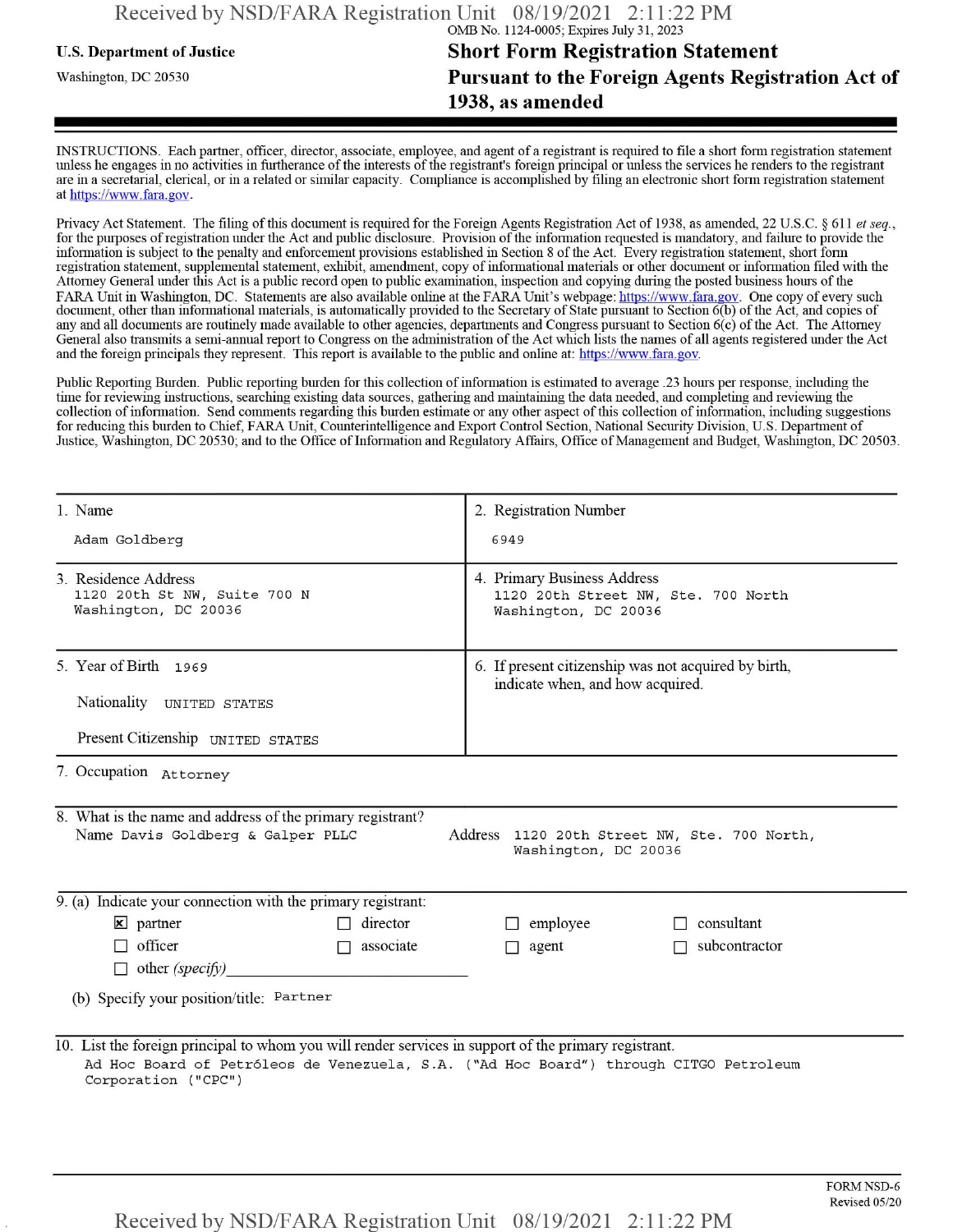|  | 11. Describe in detail all services which you will render to the foreign principal listed in Item 10 either directly, or<br>through the primary registrant listed in Item 8. |                                                                                                                            |                                   |        |                                                                                                                                                                                                                                                                                                                                                                                                           |
|--|------------------------------------------------------------------------------------------------------------------------------------------------------------------------------|----------------------------------------------------------------------------------------------------------------------------|-----------------------------------|--------|-----------------------------------------------------------------------------------------------------------------------------------------------------------------------------------------------------------------------------------------------------------------------------------------------------------------------------------------------------------------------------------------------------------|
|  |                                                                                                                                                                              | efforts such as drafting communications and messaging and outreach to U.S. media.                                          |                                   |        | Provide legal counsel to CPC with respect to educating U.S. stakeholders about CPC's positions<br>with respect to litigation against CPC or its parent companies that could result in a change of<br>control of CPC and/or its parent companies. This counsel includes strategic communications                                                                                                           |
|  |                                                                                                                                                                              | 12. Do any of the above described services include political activity as defined in Section 1(o) of the Act <sup>1</sup> ? |                                   |        |                                                                                                                                                                                                                                                                                                                                                                                                           |
|  | $Yes \nvert x$                                                                                                                                                               | No <sub>1</sub>                                                                                                            |                                   |        |                                                                                                                                                                                                                                                                                                                                                                                                           |
|  | dissemination of informational materials.                                                                                                                                    | involving lobbying, promotion, perception management, public relations, economic development, and preparation or           |                                   |        | If yes, describe separately and in detail such political activity. The response must include, but not be limited to, activities                                                                                                                                                                                                                                                                           |
|  |                                                                                                                                                                              | efforts such as drafting communications and messaging and outreach to U.S. media.                                          |                                   |        | Provide legal counsel to CPC with respect to educating U.S. stakeholders about CPC's positions<br>with respect to litigation against CPC or its parent companies that could result in a change of<br>control of CPC and/or its parent companies. This counsel includes strategic communications                                                                                                           |
|  |                                                                                                                                                                              | 13. The services described in Items 11 and 12 are to be rendered on a                                                      |                                   |        |                                                                                                                                                                                                                                                                                                                                                                                                           |
|  | $\Box$ full time basis                                                                                                                                                       |                                                                                                                            | $\mathbf{\times}$ part time basis |        | $\Box$ special basis                                                                                                                                                                                                                                                                                                                                                                                      |
|  | 14. What compensation or thing of value have you received to date or will you receive for the above services?                                                                |                                                                                                                            |                                   |        |                                                                                                                                                                                                                                                                                                                                                                                                           |
|  |                                                                                                                                                                              |                                                                                                                            |                                   |        |                                                                                                                                                                                                                                                                                                                                                                                                           |
|  |                                                                                                                                                                              | $\boxtimes$ Salary: Not based solely on services rendered to the foreign principal(s).                                     |                                   |        |                                                                                                                                                                                                                                                                                                                                                                                                           |
|  | $\Box$ Fee: Amount \$                                                                                                                                                        |                                                                                                                            |                                   |        | $\Box$ Other thing of value                                                                                                                                                                                                                                                                                                                                                                               |
|  | candidates for any political office?                                                                                                                                         |                                                                                                                            |                                   |        | 15. During the period beginning 60 days prior to the date of your obligation to register under FARA, have you, from your own funds<br>and on your own behalf either directly or through any other person, made any contributions of money or other things of value in<br>connection with an election to political office or in connection with any primary election, convention, or caucus held to select |
|  | Yes $\square$                                                                                                                                                                | $No$ $\overline{\mathbf{x}}$                                                                                               |                                   |        |                                                                                                                                                                                                                                                                                                                                                                                                           |
|  | If yes, furnish the following information:                                                                                                                                   |                                                                                                                            |                                   |        |                                                                                                                                                                                                                                                                                                                                                                                                           |
|  | Donor<br>Date                                                                                                                                                                |                                                                                                                            | Political Organization/Candidate  | Method | Amount/Thing of Value                                                                                                                                                                                                                                                                                                                                                                                     |
|  |                                                                                                                                                                              |                                                                                                                            |                                   |        |                                                                                                                                                                                                                                                                                                                                                                                                           |
|  |                                                                                                                                                                              |                                                                                                                            |                                   |        |                                                                                                                                                                                                                                                                                                                                                                                                           |
|  |                                                                                                                                                                              |                                                                                                                            |                                   |        |                                                                                                                                                                                                                                                                                                                                                                                                           |
|  |                                                                                                                                                                              |                                                                                                                            |                                   |        |                                                                                                                                                                                                                                                                                                                                                                                                           |
|  |                                                                                                                                                                              |                                                                                                                            |                                   |        |                                                                                                                                                                                                                                                                                                                                                                                                           |

## **EXECUTION**

In accordance with 28 U.S.C. § 1746, and subject to the penalties of 18 U.S.C. § 1001 and 22 U.S.C. § 618, the undersigned swears or affirms under penalty of perjury that he/she has read the information set forth in this statement filed pursuant to the Foreign Agents Registration Act of 1938, as amended, 22 U.S.C. § 611 *etseq.,* that he/she is familiar with the contents thereof, and that such contents are in their entirety true and accurate to the best of his/her knowledge and belief.

| Adam Goldberg |                     | /s/Adam Goldberg |  |
|---------------|---------------------|------------------|--|
| Date          | <b>Printed Name</b> | Signature        |  |

<sup>1</sup> "Political activity." as defined in Section l(o) ofthe Act, means any activity which the person engaging in believes will, or that the person intends to, in any way influence any agency or official of the Government of the United States or any section of the public within the United States with reference to formulating, adopting, or changing the domestic or foreign policies of the United States or with reference to the political or public interests, policies, or relations of a government of a foreign country or a foreign political party.

Received by NSD/FARA Registration Unit 08/19/2021 2:11:22 PM